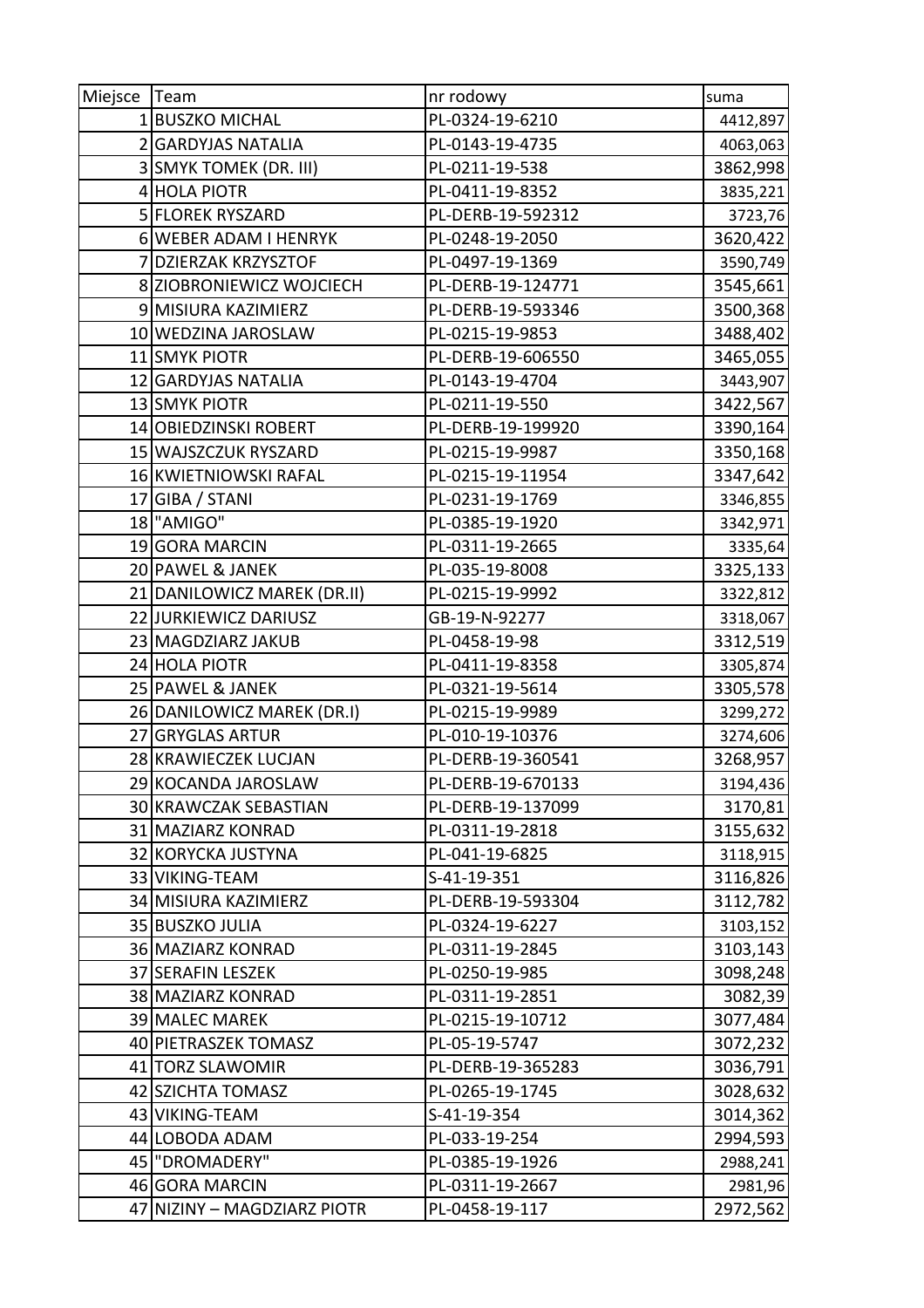| 48 DUBIEL ZBIGNIEW I MONIKA    | PL-0311-19-6043   | 2949,954 |
|--------------------------------|-------------------|----------|
| 49 MODLISZEWICE - TIM          | PL-047-19-3625    | 2946,142 |
| 50 NAWROCKI ANDRZEJ            | PL-DERB-19-107017 | 2945,332 |
| 51 SCHNAIDER KRZYSZTOF         | PL-0232-19-376    | 2930,763 |
| 52 POTEPSKI WLODZIMIERZ (DR.I) | PL-DERB-19-606604 | 2923,865 |
| 53 KWIETNIOWSKI RAFAL          | PL-0215-19-11905  | 2915,103 |
| 54 NAWROCKI ANDRZEJ            | PL-0468-19-11559  | 2897,778 |
| 55 POTEPSKI WLODZIMIERZ (DR.I) | PL-DERB-19-606618 | 2876,201 |
| 56 MODLISZEWICE - TIM          | PL-053-19-20175   | 2870,606 |
| 57 SMYK TOMEK (DR. III)        | PL-0211-19-535    | 2819,977 |
| 58 BUSZKO JULIA                | PL-0324-19-6288   | 2808,795 |
| 59 POTEPSKI WLODZIMIERZ (DR.I) | PL-0211-19-726    | 2798,308 |
| 60 MODLISZEWICE - TIM          | PL-047-19-3605    | 2788,476 |
| 61 CYFRA MATEUSZ I TOMEK       | PL-0411-19-2402   | 2763,058 |
| 62 MAZUR KAZIK                 | PL-0215-19-4060   | 2748,617 |
| 63 MASTER TIM                  | PL-047-19-3651    | 2738,286 |
| 64 WAJSZCZUK RYSZARD           | PL-0215-19-9829   | 2721,933 |
| 65 KOMAROW WLODIMIR (DR.I)     | BLR-19-027        | 2708,487 |
| 66 SMYK TOMEK (DR. III)        | PL-0211-19-558    | 2703,803 |
| 67 MAGDZIARZ JAKUB             | PL-0458-19-29     | 2688,135 |
| 68 PIETRASZEK TOMASZ           | PL-05-19-1107     | 2683,986 |
| 69 KRAWCZAK SEBASTIAN          | PL-DERB-19-137093 | 2681,12  |
| 70 BUSZKO MICHAL               | PL-0324-19-6213   | 2653,105 |
| 71 ZIOBRONIEWICZ WOJCIECH      | BE-19-2084931     | 2621,427 |
| 72 GORA MARCIN                 | PL-0311-19-2687   | 2551,96  |
| 73 JURECZKA KRZYSZTOF          | PL-DERB-19-296985 | 2533,654 |
| 74 NIZINY - MAGDZIARZ PIOTR    | PL-0458-19-40     | 2524,005 |
| 75 WEDZINA JAROSLAW            | PL-0215-19-9980   | 2495,41  |
| 76 POTEPSKI WLODZIMIERZ (DR.I) | PL-0211-19-620    | 2493,175 |
| 77 SERAFIN LESZEK              | PL-0250-19-939    | 2492,318 |
| 78 TORZ SLAWOMIR               | PL-DERB-19-370414 | 2488,5   |
| 79 SMYK TOMEK (DR. I)          | PL-0211-19-559    | 2475,965 |
| 80 BUSZKO MICHAL               | PL-DERB-19-274896 | 2462,349 |
| 81 CZAJKA CZESLAW              | PL-0311-19-7426   | 2439,427 |
| 82 NIZINY - MAGDZIARZ PIOTR    | PL-0458-19-126    | 2374,928 |
| 83 WEBER ADAM I HENRYK         | PL-DERB-19-722802 | 2334,881 |
| 84 VIKING-TEAM                 | S-41-19-346       | 2329,729 |
| 85 HOLA PIOTR                  | PL-0411-19-8355   | 2329,407 |
| 86 SZTOBNICKI PAWEL            | S24-19-542        | 2319,777 |
| 87 BLASZCZYK LEON              | PL-DERB-19-297325 | 2311,203 |
| 88 OBIEDZINSKI ROBERT          | PL-DERB-19-199942 | 2311,022 |
| 89 CZUPRYN BARTLOMIEJ          | PL-0458-19-260    | 2305,087 |
| 90 GARDYJAS NATALIA            | PL-0143-19-4715   | 2241,012 |
| 91 BLASZCZYK LEON              | PL-DERB-19-297316 | 2237,466 |
| 92 LOBODA ADAM                 | PL-033-19-264     | 2236,185 |
| 93 BLASZCZYK LEON              | PL-DERB-19-297341 | 2231,892 |
| 94 TORZ SLAWOMIR               | PL-DERB-19-365281 | 2228,893 |
| 95 BUSZKO MICHAL               | PL-0324-19-6212   | 2186,929 |